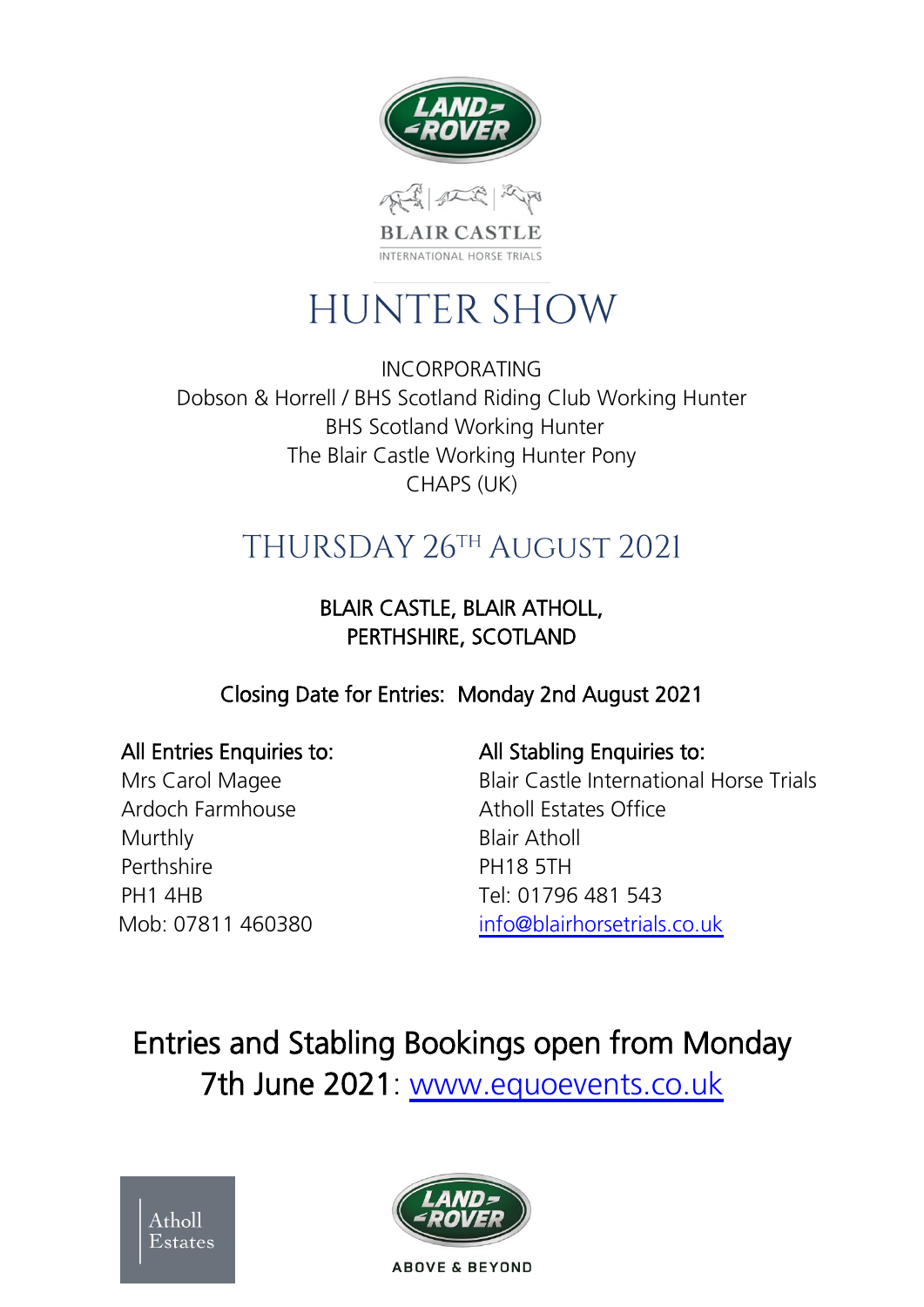### RIDDEN HUNTER CLASSES - TILT ARENA

#### Classes commence at 9 am and will be judged under SHB (GB) Rules

Protective Headwear (hats) must be worn at all times by anyone riding, anywhere, at this event. Harnesses must be correctly adjusted and fastened.

Entry Fee: Classes 1, 2, 3, 4 - £16 per class Prizes: First - £25, Second - £20, Third - £16, Rosettes  $1^{\text{st}}$  to  $6^{\text{th}}$  place

Judges: Mrs Laura Hamilton Cheltenham, Gloucestershire (conformation) Mr N Corr Moy, Dungannon, Northern Ireland (Ride)

#### CLASS 1 Novice Hunter

Mare or gelding, 4 years old and over, not having won a first prize of £60.00 or a total of £200 (or equivalent value) in any Ridden Hunter Classes before the 1st January 2021, excepting any prize money won as a four-year-old.

#### CLASS 2 Lightweight Hunter

Lightweight. Mare or gelding, 4 years old or over, capable of carrying up to 79.5kgs (12 stone 7lbs).

### CLASS 3 Small Hunter

Mare or gelding, 4 years old and over, not exceeding 158cm (15.2hh approx).

#### CLASS 4 Middle/Heavyweight Hunter

Middleweight. Mare or gelding, 4 years old or over, capable of carrying 79.5kgs (12stone 7lbs) and not exceeding 89kgs (14 stone). Heavyweight. Mare or gelding, 4 years old or over, capable of carrying over 89kgs (14 stone).

### RIDDEN HUNTER CHAMPIONSHIP

First & Second Prize winners from classes 1, 2, 3 & 4 are eligible for the Ridden Hunter Championship. The Championship will commence immediately after Class 4 .

#### NB. NO HORSE MAY BE ENTERED IN BOTH HUNTER AND RIDING HORSE CLASSES AT THE SAME SHOW

**tholl** Estates

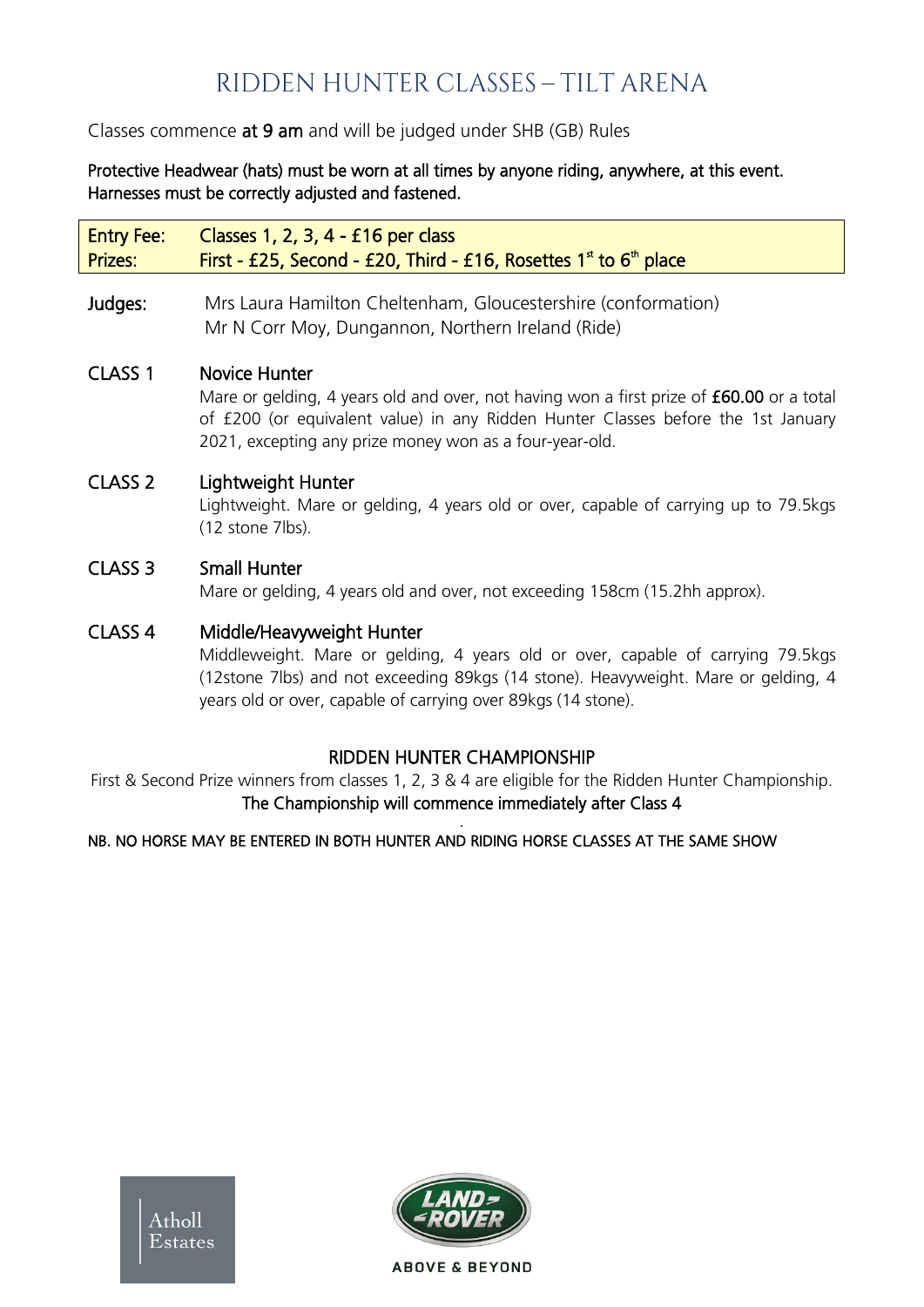### CHAPS (UK) AND RIDING HORSE CLASSES

Classes will follow on after the Hunter Championship.

Entry Fee: Classes  $5 - 10 - 16$  per class Prizes: First - £20, Second - £15, Third - £16, Rosettes  $1^{\text{st}}$  to  $6^{\text{th}}$  place

### COLOURED HORSES

#### This show is affiliated to The Coloured Horse & Pony Society (UK). Affiliation No. 22018

Both owner and the Rider/Exhibitor need not be a member of CHAPS (UK) nor must the horse or pony be registered with CHAPS (UK) to compete. However, in order to Qualify both Owner and Rider/Exhibitor need to be a current showing member and present their valid Qualifier card IN THE RING for signing by the Judge. Members to apply in writing to CHAPS (UK) for appropriate qualifier card. This Show is a Qualifier for the 2022 CHAPS (UK) Championship Show – date TBC. PLEASE ENSURE YOU HAVE YOUR 2022 QUALIFIER CARD WITH YOU. APPLICATIONS FOR THIS AVAILABLE FROM EARLY AUGUST. The following classes are CHAPS (UK) Qualifiers. For full rulings and information on competition/qualification, please refer to the CHAPS (UK) Members' Handbook; or visit [www.chapsuk.com](http://www.chapsuk.com/) for rulings.

All stallions, 4 years old and over entering these classes must be graded with CHAPS (UK). All stallions must wear Stallion ID Discs in the ring without exception.

Judge: Susan Helen Shuttleworth, Clayton-le-Dale Lancashire

#### CLASS 5 CHAPS (UK) Native/Cob/Traditional Open Ridden Qualifier

Stallion, mare or gelding, 4 years old and over. Riders any age. Any height. To be shown in natural state (ie full mane & tail) or hogged & trimmed as appropriate.

CLASS 6 CHAPS (UK) Non- Native Open Ridden Qualifier

Stallion, mare or gelding, 4 years old and over. Riders any age. Any height. To be shown trimmed and plaited.

#### COLOURED HORSE CHAMPIONSHIP

First & Second Prize winners from classes 5 and 6 are eligible for the Coloured Horse Championship. The Championship will commence immediately after Class 6.

### RIDING HORSE CLASSES

- Judges: Mrs Laura Hamilton Cheltenham, Gloucestershire (conformation) Miss N Martin Moy, Dungannon, Northern Ireland (Ride)
- CLASS 7 Ayr Equestrian Small Riding Horse Mare or gelding 4 years old and over, exceeding 148cm but below 158cm (15.2hh approx)

#### CLASS 8 Ayr Equestrian Large Riding Horse Mare or gelding 4 years old and over, exceeding 158cm (15.2hh approx.)

Atholl Estates

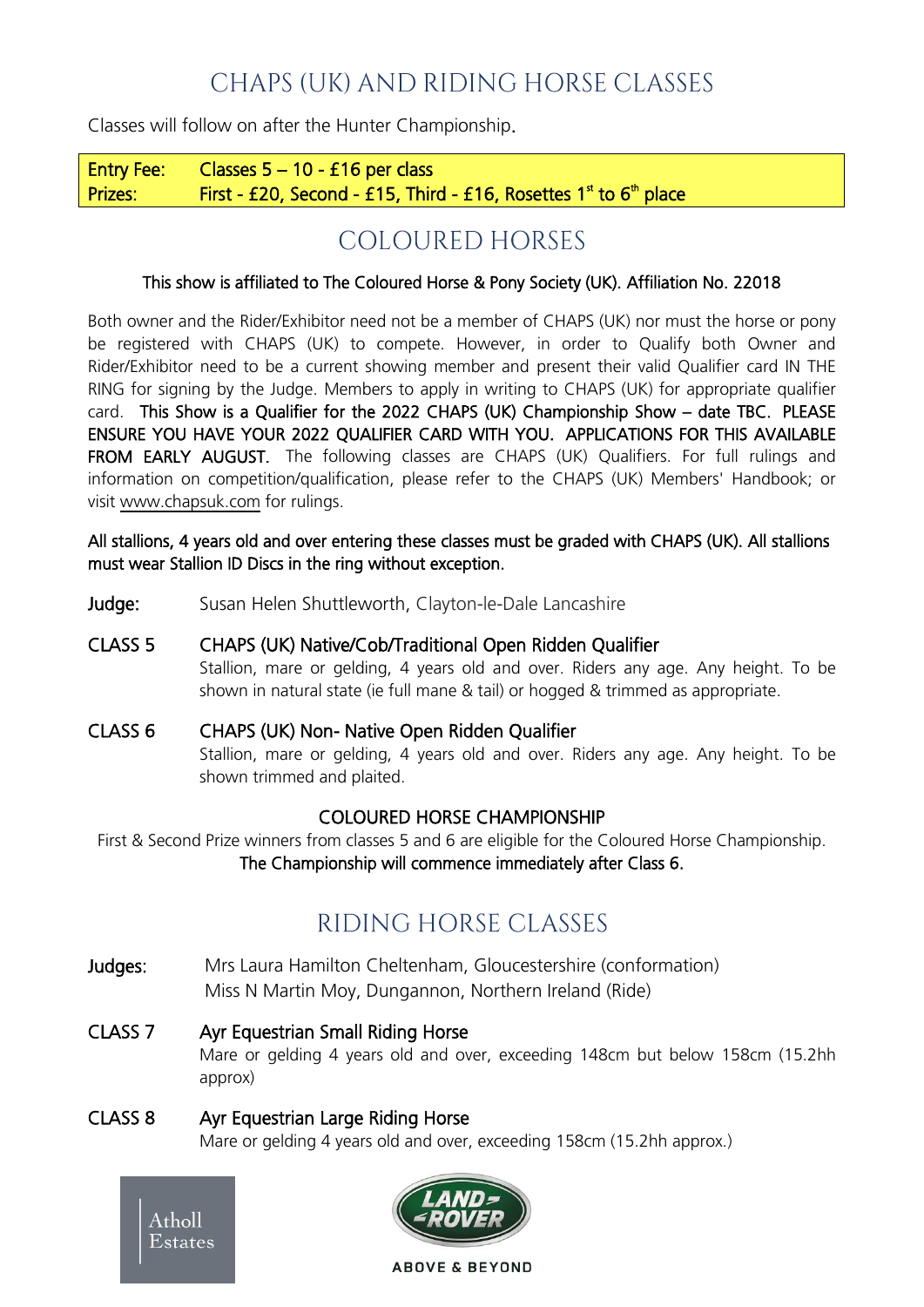Sponsor: Ayr Equestrian, South Mains, Corton Road, Ayr. KA6 6BY. Tel: 01292 266267 [www.ayrequestrian.co.uk](http://www.ayrequestrian.co.uk/)

#### RIDING HORSE CHAMPIONSHIP

First & Second Prize winners from classes 7 and 8 are eligible for the Riding Horse Championship. The Championship will commence immediately after Class 8.

### COB CLASS

This Class will start at 9.00am in the Tummel Arena

#### Judge: Susan Helen Shuttleworth, Clayton-le-Dale Lancashire

#### CLASS 9 OPEN COB

Mare or gelding, 4 years old and over, exceeding 148cms, but not exceeding 155cms. To be ridden.

### RIDING CLUB HORSE CLASS

#### CLASS 10 RIDING CLUB HORSE in Tilt Arena

Judge: TBC

#### • Riding Club Horse/Pony

Must be true to type. A riding club horse/pony is a true all-rounder, and should be capable of all British Riding Club [BRC] activities. Will be required to jump a couple of small jumps, mount and dismount and open a gate - should possess a calm temperament.

#### • Class Format

Entries will show together as per a hunter class. The judge will ask for an individual show a maximum 2 minutes in length. Open a gate and mount and dismount, ride over trotting poles followed by a small jump 60cms. Style/technique and ability will be judged. Horse will be trotted up in-hand in bridle only.

#### • Eligibility

Riders and owners must be current BRC members, and riders 18 years and over. Horses/ponies to be 5 years and over.

Neither the horse/pony nor the rider should have won £50.00 or over in any Working Hunter classes.

#### • Entries

Payment and BRC membership numbers must accompany the entry. Only one entry will be accepted for any horse or rider. Entries will be limited to 25, and be accepted on a first come basis.

#### • Rules

Unless otherwise stated this class will be run under BRC rules.

#### • Dress and Tack

BRC Style jumping rules will apply.

#### • Judging

Once the judge has commenced judging the class, no horse/pony or rider may leave the ring without the judge's permission. No change of rider is permitted.

#### Helen Speirs Trophy to be presented to the winner



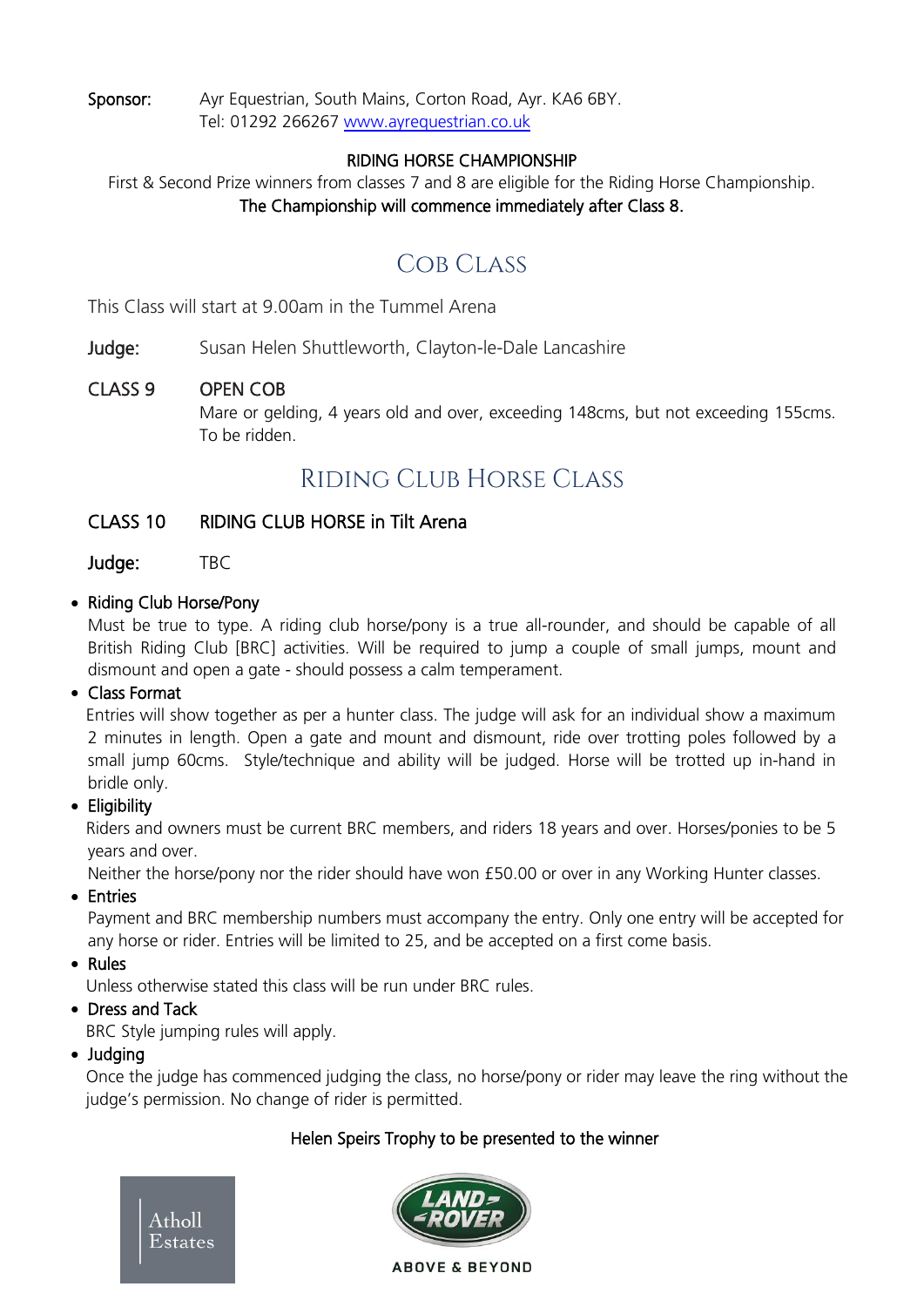### WORKING HUNTER CLASSES - BANVIE ARENA

Classes commence at 8.30 am and will be judged under SHB(GB) Rules.

| <b>Entry Fee:</b>     | Classes 11 to 13 - £18 per class except<br>Class 14 HOYS Qualifier £33.00 (includes £15 Horse of the Year Show |
|-----------------------|----------------------------------------------------------------------------------------------------------------|
| <b>Contribution</b> ) |                                                                                                                |
| <b>Prizes:</b>        | First - £35, Second - £25, Third - £18, Rosettes $1st$ to $6th$ place                                          |
|                       |                                                                                                                |
| Judges:               | Ms Sara Leatherbarrow, Ulnes Walton, Lancashire                                                                |
|                       | Mrs Denise Richardson-Rowell Cumnock, Ayrshire                                                                 |
|                       | Mrs Morag Snow Leven, Fife                                                                                     |
|                       | Mr T Martin Moy, Dungannon, Northern Ireland                                                                   |

Course Builder: TBC

To be judged 60% for jumping (40% for jumping and 20% for style) and 40% for ride and conformation. The horse must be shown in the same saddle and bridle throughout the competition. Snaffles are permitted. After the start of the competition the rider may not be changed under any circumstances. Exhibitors will be allowed to enter up to two horses but following the jumping phase it will be up to the exhibitor to select one horse to be taken forward to the ridden and conformation section if required.

#### CLASS 11 Quality Highland Show Jumps Novice Working Hunter

Mare or gelding, 4 years old and over, 15hh and over, not having been placed First in any Working Hunter Class, or having more than 5 British Eventing points or £50 BSJA Show-Jumping, at home or abroad before  $1<sup>st</sup>$  January 2020. Riders 17 years or over on day of competition. Eight to twelve fences not exceeding 0.84m (2'9") in height.

Sponsor: Quality Highland Show Jumps, Biallid Farm, Lagan Road, Newtonmore, PH20 1BP Tel: 07562 828553 [www.qualityhighlandshowjumps.com](http://www.qualityhighlandshowjumps.com/)

#### CLASS 12 Dodson & Horrell /BHS Scotland Riding Club Working Hunter

Mare or gelding, four years old and upwards, 15hh and over. The rider must be a member of a British Riding Club. Riders 18 years or over. Eight to twelve fences not exceeding 1m (3'3") in height.

#### CLASS 13 BHS Scotland Working Hunter

Mare or Gelding, four years old and over, 15hh and over. The rider or the owner must be members of the British Horse Society. Riders eighteen years or over. Eight to twelve fences not exceeding 1.07m (3'6") in height.

#### CLASS 14 HORSE OF THE YEAR SHOW Working Hunter Qualifier for 2021

This competition is for Working Hunters, any weight, mares, geldings or stallion (competing stallions must have a red, white and blue ribbon displayed in their tail) 4 years old or over, exceeding 148cm, to be ridden. Any horse which has qualified as a Grade A Show Jumper or Advanced Event Horse as at  $1<sup>st</sup>$  January in the current year is not eligible to compete in Working Hunter classes. All Riders, Owners and Producers



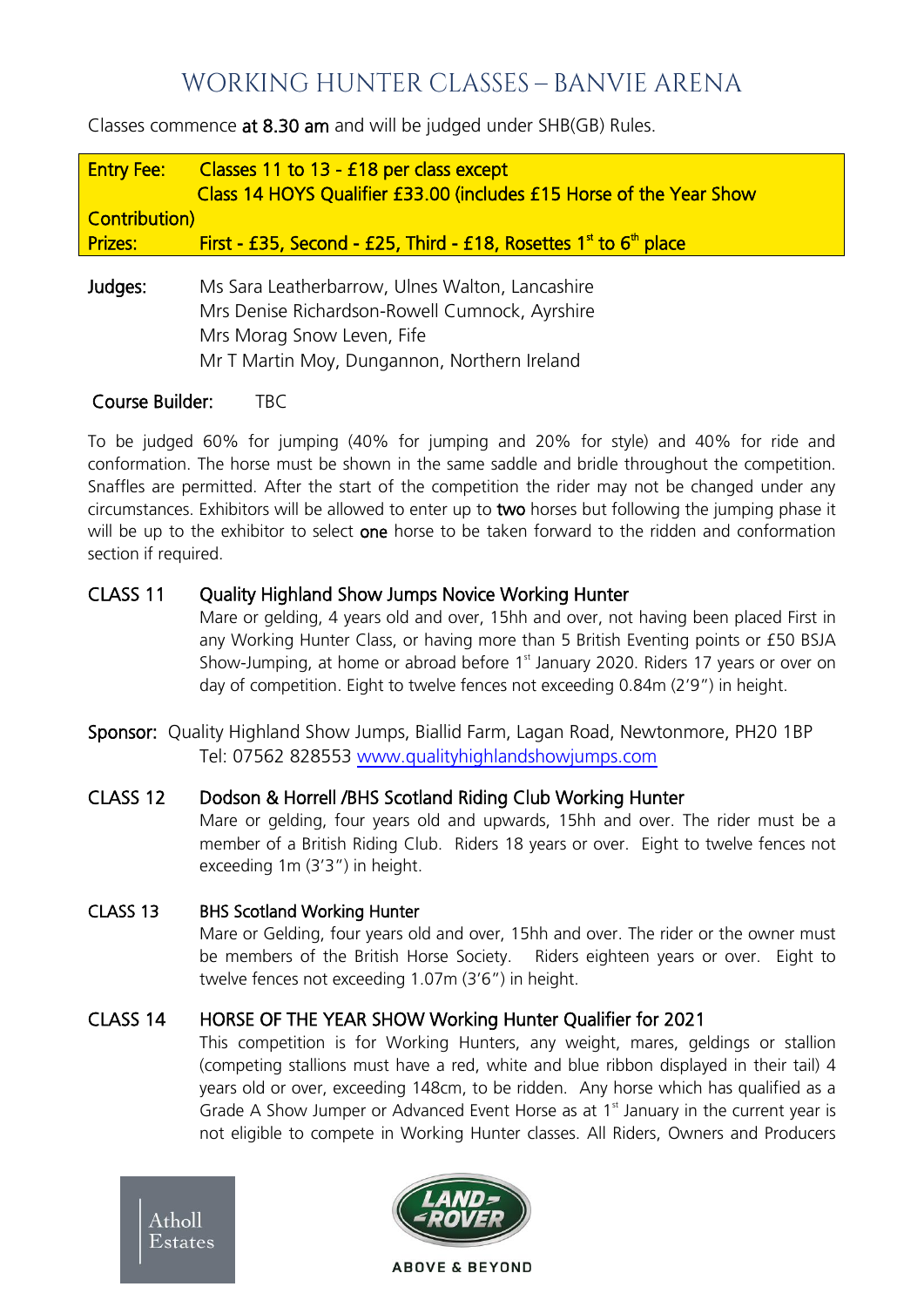must be Members of the British Show Horse Association. Horses must be registered with the British Show Horse Association.

Fences will not exceed 1.14m (3ft 9ins) in height, there should be a minimum of eight fences and a maximum of twelve fences. The course must contain a combination and should contain a water tray. This class will be judged in two parts. Part One (Jumping) will be judged first, without a jump-off. All clear rounds and any other horses the judges may require will go forward to the next part. A rider can ride up to two horses in the jumping phase but then must select only one horse to take forward into the ride and conformation section if so required (no change of rider is allowed).

This class will be run in accordance with the general rules as set out in the Horse of the Year Show rulebook, a copy of which can be downloaded from [www.hoys.co.uk.](http://www.hoys.co.uk/)

All data given upon entry of this class is provided to Grandstand Media Limited and stored on the Grandstand Entries System. For full policy details please visit [www.grandstandentries.com.](http://www.grandstandentries.com/)

Marks must be awarded in the following way:

| (60 MARKS) |
|------------|
| 40 MARKS   |
| 20 MARKS   |
| (40 MARKS) |
| 20 MARKS   |
| 20 MARKS   |
|            |

In the event of equality the CONFORMATION MARK from Phase II will take precedence, followed by the RIDE MARK, and then the STYLE MARK.

This class is a qualifying class for Horse of the Year Show, NEC, Birmingham, 6th - 10th October 2021. Qualification will not pass below  $3<sup>rd</sup>$  place, with the exception of the BSHA National Championship show. Qualification will be verified by the Horse of the Year Show office.

New for 2021: The 1st or highest placed prize winners in each Open Affiliated class will qualify to compete in the BSHA Classic of the Year Final. The Finals will be held at the BSHA Hunter & National Championship Shows in September 2021.

#### BLAIR CASTLE WORKING HUNTER CHAMPIONSHIP

First and Second Prize winners from classes 11 to 14 will be eligible for the Blair Castle Working Hunter Quaich.

**Estates** 

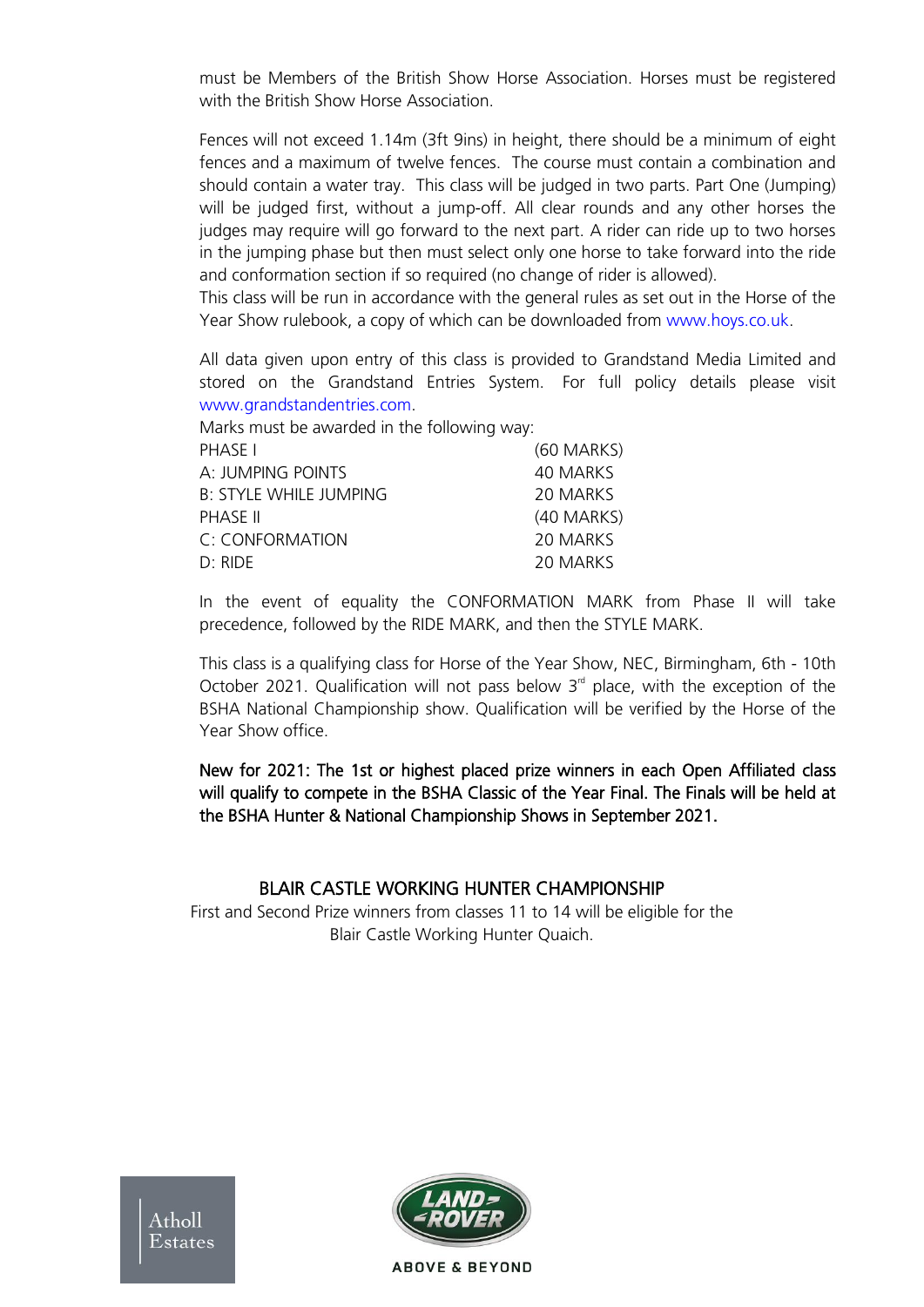### OPEN WORKING HUNTER PONY - COUNTRY FAIR ARENA

Classes will commence at 2pm.

Entry Fee: Classes 15 to 17 - £18 per class Prizes: First - £35, Second - £25, Third - £18 Rosettes  $1^{\text{st}}$  to  $6^{\text{th}}$  place

Judges: Mrs Margaret Inglis, Edzell, Angus Mrs Alicia Hay, Milnathort, Kinross

Course Builder: TBC

CLASS 15 Blair Castle Open WHP

Mare or gelding, 4 years old and over, not exceeding 133cms. Riders not to have attained their  $14<sup>th</sup>$  birthday before  $1<sup>st</sup>$  January in current year. Height of fences approx. 90cms.

CLASS 16 Blair Castle Open WHP

Mare or gelding, 4 years old and over, over 133cms and not exceeding 143cms. Riders not to have attained their 17<sup>th</sup> Birthday before 1<sup>st</sup> January in current year. Height of fences approx 1m.

#### CLASS 17 Blair Castle Open WHP

Mare or gelding, 4 years old and over, over 143cms and not exceeding 153cms. Riders not to have attained their  $20<sup>th</sup>$  Birthday before  $1<sup>st</sup>$  January in current year. Height of fences approx 1.05m.

#### BLAIR CASTLE OPEN WHP

First and Second Prize winners from classes 15, 16 & 17 will be eligible for the Blair Castle Working Hunter Pony Trophy.

Atholl Estates

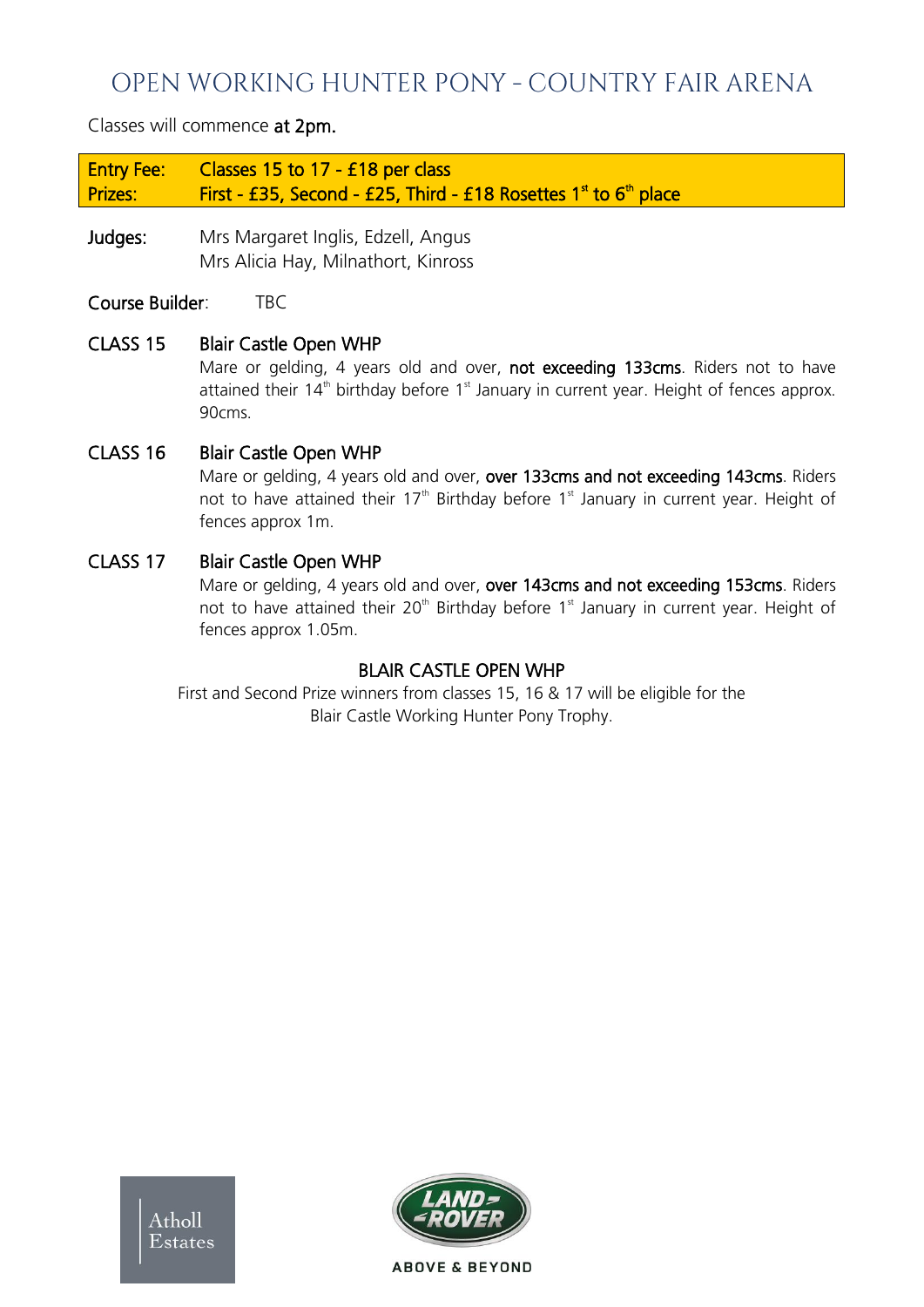### NOTES FOR COMPETITORS

All Competitors are assumed to have read these notes and questions arising out of the Show will be determined by reference to these notes.

#### DATA PROTECTION

By entering any class through Equo Events, you agree to the following:

- To allow the data provided on the entry form to be processed and stored electronically for the purposes of managing your competition entry and to it being shared with third party organisations for verification of qualifying status and results etc. e.g. for affiliated or related championships and finals.
- To the owner's/competitor's name and horse's details to be displayed in the official catalogue, and to be released to appropriate third parties.
- To receive specific updates regarding this and future showing classes at Blair Castle. You can unsubscribe at any time by emailing [info@blairhorsetrials.co.uk](about:blank)
- To be aware that there will be an official photographer at this show and all the affiliates and Blair Castle International Horse Trials reserve the right to use photographs taken at this Show in any publications/websites/social media sites.
- That they have read and agree to the Rules as laid down in the relevant 2021 Rule Book and Notes for Competitors.

We take the security of your personal data very seriously and commit to not using it for any other purpose without your further consent. The full privacy policy can be rea[d](about:blank) [www.blairhorsetrials.co.uk/privacy-policy o](about:blank)r by requesting a copy from Atholl Estates Office, Blair Atholl, Perthshire, PH18 5TH, by email info@blairhorsetrials.co.uk or phone 01796 481543.

### EQUINE INFLUENZA VACCINATIONS

Following consultation with our veterinary advisors and equestrian governing bodies, Blair Castle Horse Trials has made the decision that

#### All horses and ponies entering the venue this year must be vaccinated against equine influenza

according to standard British Horseracing Association guideline, with the last vaccination having been administered no more than 365 days prior to entry to the venue.

- All animals must have completed the primary course of two vaccinations. The last vaccination must have been administered at least 7 days before entering the venue.
- Horses competing under FEI rules or British Eventing rules must abide by the vaccination rules of that Governing Body.
- Foals under six months of age will be exempt from the vaccination requirement.

Random passport checks will be implemented to verify vaccination status.

Any animal identified without a valid vaccination protocol or if the owner/rider is unable to produce a valid passport will result in immediate ejection of that animal from the venue. No refunds will be issued in respect of entries or stabling.

For further information please visit www.blairhorsetrials.co.uk/equine-flu



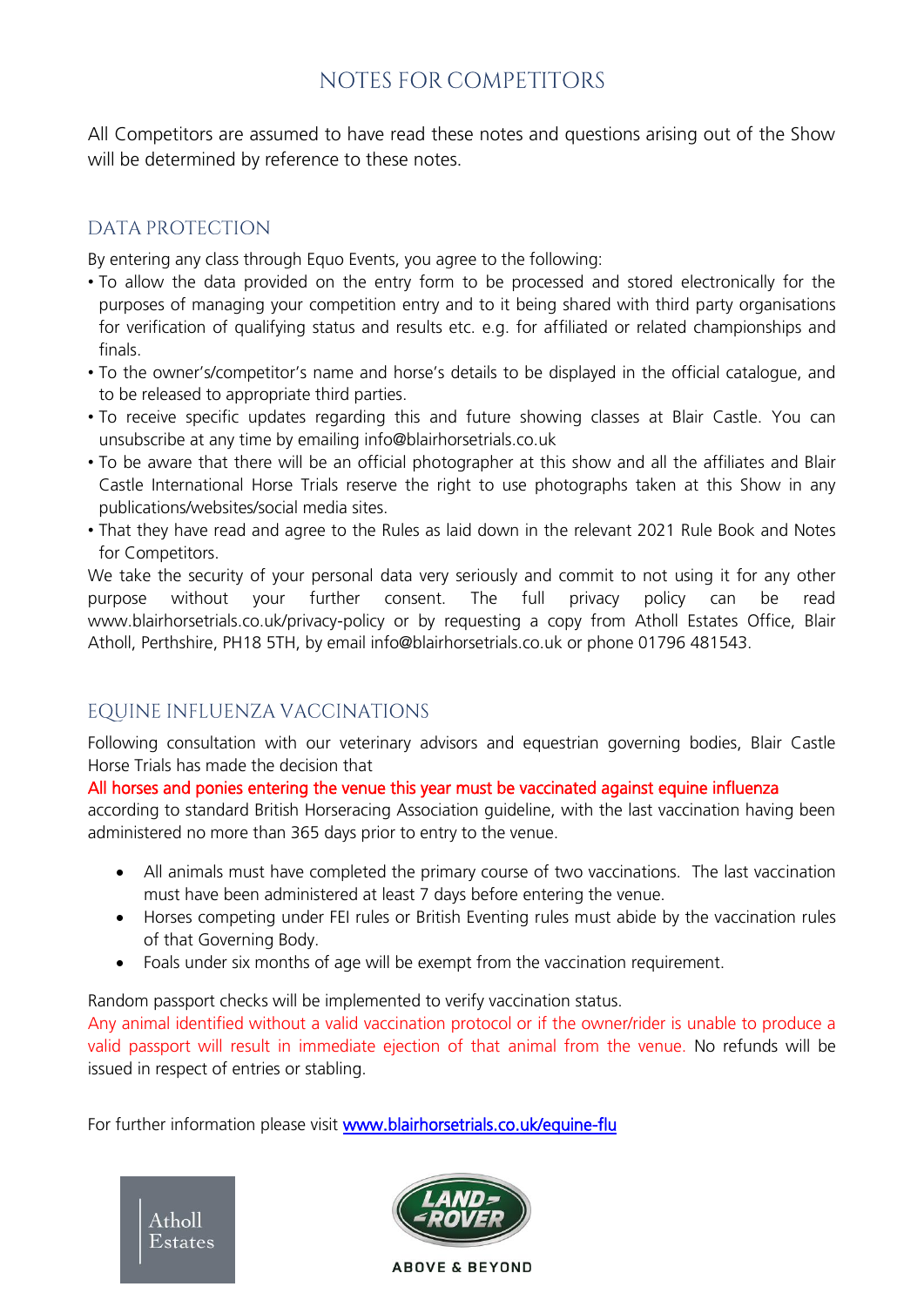1. ADMISSION: Two wristbands will be supplied per entry, with one additional wristband per entry thereafter, and one additional wristband for each rider under the age of 16 years for an accompanying adult. Wristbands will be valid for the days you are competing only. One vehicle pass will be allocated per entry form. Each additional vehicle or person must purchase the correct tickets through the online box office [www.blairhorsetrials.co.uk/box-office.](http://www.blairhorsetrials.co.uk/box-office)

The Day Lorry pass will give admittance to the horsebox parking only on Thursday  $26<sup>th</sup>$  August 2021. Owing to restrictions on space the pass will not allow admission at any other time. Lorries or trailers not carrying a horse will not be allowed into the horse box parking.

#### COMPETITORS WHO ARE STABLING PLEASE NOTE – STABLES ARE AVAILABLE FROM 4PM ON THE DAY OF ARRIVAL, AND MUST BE VACATED BY 2PM ON THE DAY OF DEPARTURE.

2. STABLING: A limited number of stables are available for Hunter Show competitors. Stables will be available from Wednesday  $25<sup>th</sup>$  to Sunday  $29<sup>th</sup>$  August 2021 inclusive.

Stabling will be allocated on a first-come, first-serve basis. Applications open on the  $7<sup>th</sup>$  June 2021; applications received prior to this date will not be accepted. Stable booking and payment should be made online at: [www.equoevents.co.uk](https://www.equoevents.co.uk/Venues/View/757)

Bookings close  $2^{nd}$  August 2021, or when all stables are filled, strictly no applications will be accepted after this date. No refunds will be given for stabling cancelled after the closing date. Stabling applications will not be secured until payment has been received.

Please contact the Horse Trials Office if you need to resell your stable. Competitors are not permitted to sublet stables or resell stables without prior written permission from the Organisers. This is to ensure we have the correct contact details in case of veterinary emergencies.

Straw is supplied for bedding; competitors requiring shavings are welcome to bring their own or purchase them at the event. Hay and mucking-out tools are not supplied. All stables MUST be vacated and mucked out by 2pm on the day of departure.

3. CLASSES: The Organisers reserve the right to divide, cancel or amalgamate any class when deemed necessary.

The Organisers reserve the right to refuse entry without stating a reason and alter or cancel any published classes.

4. **ENTRIES:** Entry Fees cannot be refunded under any circumstances.

Entries close 2<sup>nd</sup> AUGUST 2021 - STRICTLY NO LATE ENTRIES ACCEPTED.

- 5. SUBSTITUTION: No nomination entries will be accepted and no substitution of animals is allowed.
- 6. THE JUDGES' DECISIONS ARE FINAL: A Judge may require that a pony which constitutes a danger to leave the ring. A competitor may not knowingly exhibit a pony bred, sold, leased, produced, broken or trained by the Judge, and/or his/her immediate family or his/her employer.
- 7. OBJECTIONS: Objections or protests must be made in writing giving full name and address within 30 minutes of the conclusion of the first class concerned and lodged at the Information Tent with the sum of £50.00.



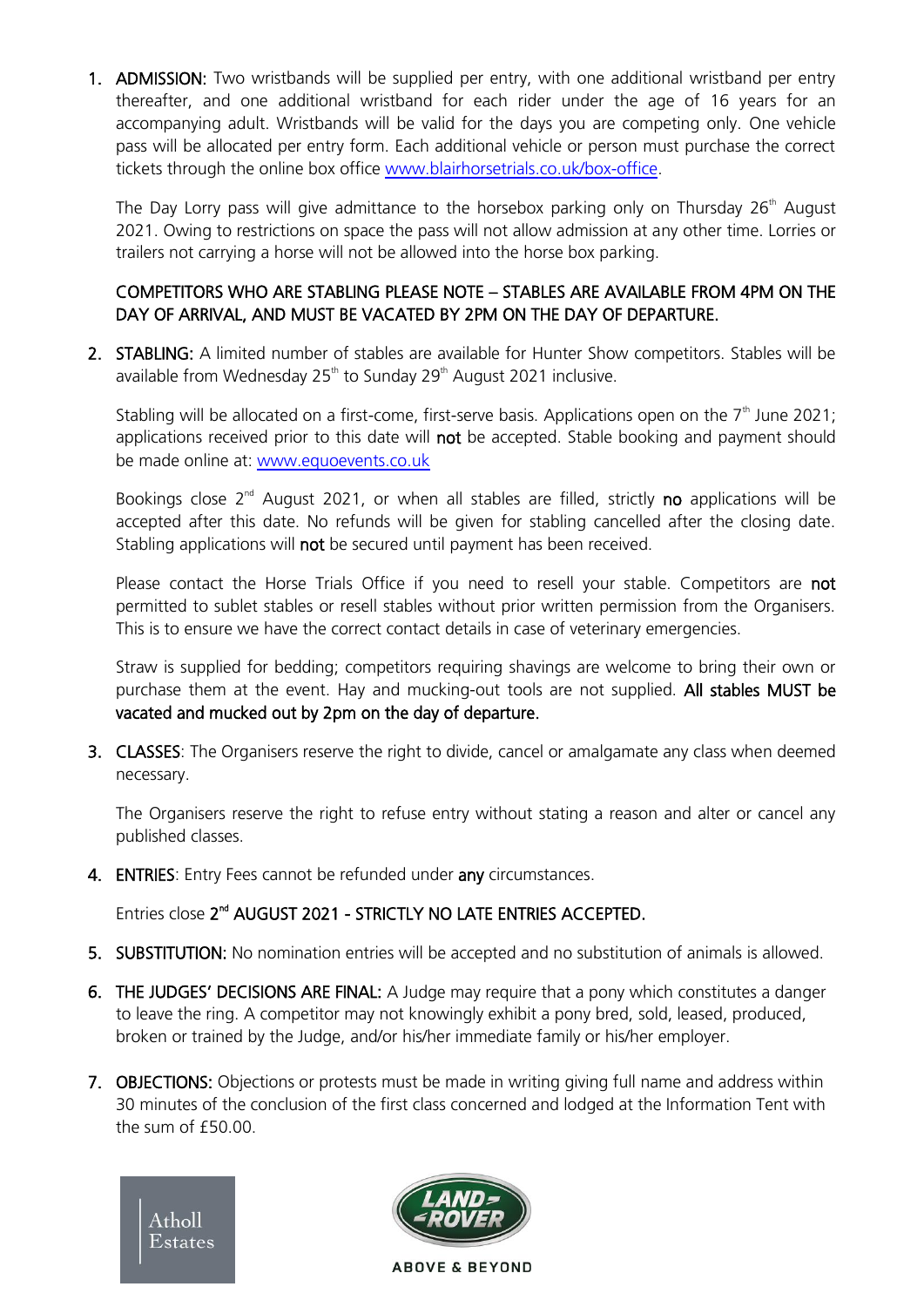- 8. SOUNDNESS: All animals must be sound. If, in the opinion of any Judge, a horse or pony is considered to be unsound, the competitor will be given the option of withdrawing from the Class or asking that the Official Veterinary Surgeon examine the animal.
- 9. DISEASE: Any animal found suffering from a contagious or infectious disease must be removed from the Showground immediately at the request of the Veterinary Surgeon, along with any animal from the same yard or that have travelled together to the Show.
- 10. DOPING TEST: The Organisers reserve the right to have any animal tested.
- 11. CONTROL OF ANIMALS: Any competitor/owner who cannot adequately control their animal may be required to immediately leave the showground, on the direction of an Official. No refunds will be issued in respect of entries or stabling.
- 12. DOGS: Dogs must be on a lead and under control at all times whilst on the Showground, in the Stabling, Campsite and parking areas. Owners must clean up after their dogs. Owners whose dogs are found loose or fouling without cleaning up will incur £10 fines which will be donated to the Event Official Charity.
- 13. LIABILITY: Save for death or personal injury caused by the negligence of the Organisers or anyone for whom they are in law responsible, neither the Organisers, Blair Castle Estate Ltd, nor any Agent, employee or representative of these bodies accept any liability for any accident, loss, damage, injury, illness to horses, riders, owners, grooms, spectators, land, cars, their contents and accessories, or any person or property whatsoever, whether caused by their negligence, breach of contract or in any way whatsoever.
- 14. **INSURANCES:** All owners and competitors are personally responsible for damages to third parties caused by themselves, their employees, their agents or their animals. They are therefore strongly advised to take out a third- party insurance providing full coverage for participation in equestrian events at home and abroad and to keep the policy up to date.
- 15. LOSS OR DAMAGE: The Organisers accepts no responsibility whatsoever for loss, injury or damage, however caused, to any person, animal or property in the Showground, in stables or in car parks.
- 16. CHILDREN: children under the age of 16 must be supervised by an adult while riding/handling horses or ponies, with the exception of while competing in a class.
- 17. CURFEW: There is a curfew on riding each evening from 7pm throughout the event. This includes warm-up arenas and hacking as well as competition arenas. Ponies may still be exercised in hand or lunged after this time. Anyone found riding after curfew may be asked to leave the venue. No refunds will be given for stabling or entry fees.
- 18. CAMPING: Only competitors who have booked stables are permitted to stay overnight in their horseboxes. Competitors who have not booked stabling must leave the showground at the end of the show day. Horses may not be kept in horseboxes overnight. Pens are not permitted overnight or during the day. Anyone erecting pens will be asked to remove them.

Excluding competitors staying in their horsebox, there is no camping permitted in the lorry parking.